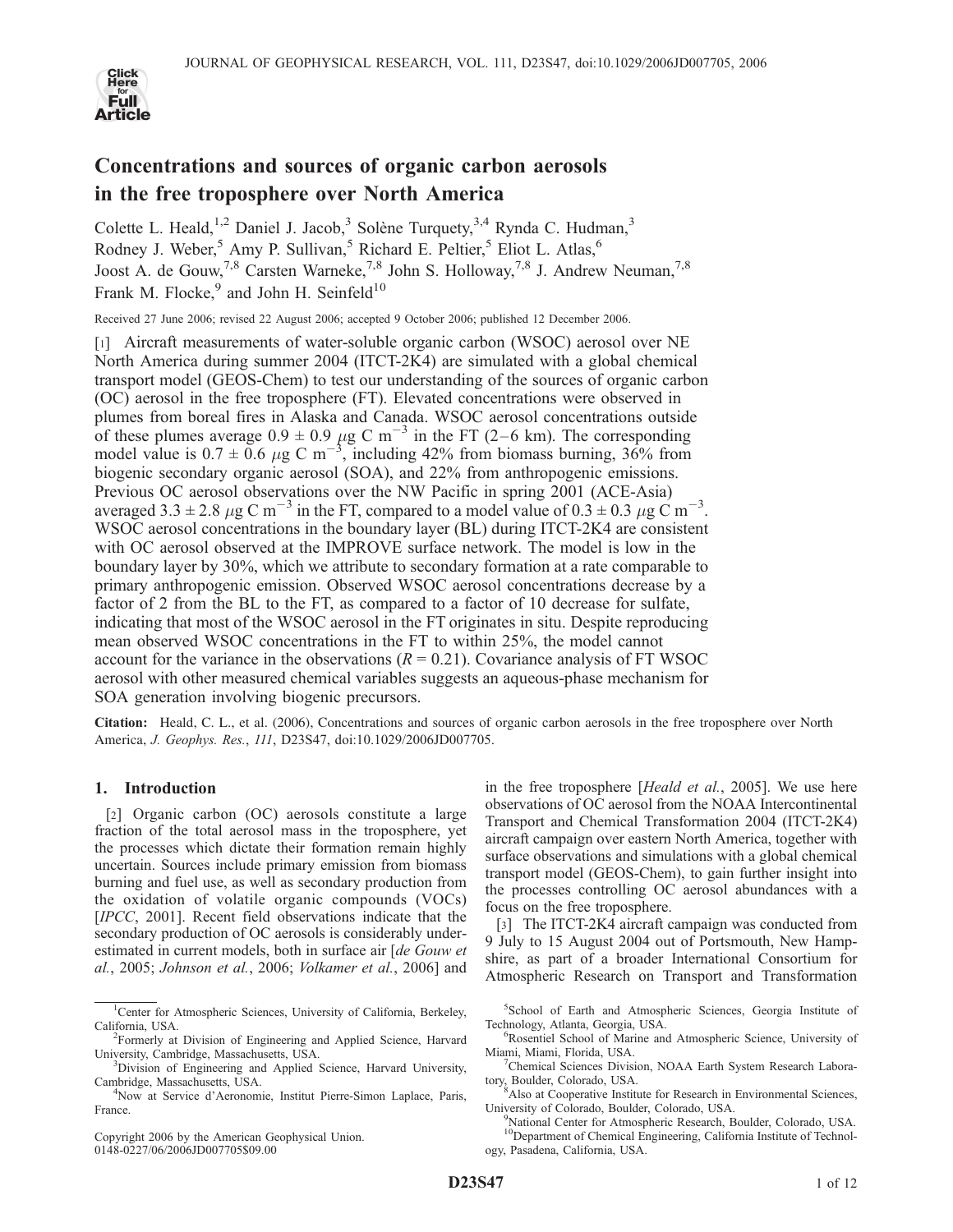(ICARTT) involving several aircraft operating in eastern North America and addressing regional pollution and continental export issues. The focus of ITCT-2K4 was to observe the aging of urban and power plant pollution plumes, the regional transport of pollution from the Midwest to the northeastern United States, and the continental outflow from eastern North America to the global atmosphere. Extensive gas phase and aerosol chemical measurements were made aboard the NOAAWP3 aircraft up to 6 km (flight tracks shown in Figure 1). Included in this suite of instrumentation was the first aircraft deployment of a Particle-Into-Liquid Sampler (PILS) instrument for measuring water-soluble organic carbon (WSOC) aerosol [Sullivan et al., 2006]. This represents the most extensive data set so far of OC aerosol concentrations in the free troposphere, and enables correlative analyses with other species measured aboard the aircraft. WSOC aerosol is thought to include secondary organic aerosol (SOA) as well as aged primary components of OC aerosol [Saxena and Hildemann, 1996; Decesari et al., 2001], and thus to account for most of OC aerosol mass in air remote from primary sources [Jaffrezo et al., 2005, and references therein].

[4] The summer of 2004 was a particularly strong fire year in the boreal regions of Alaska and NW Canada. The National Interagency Coordination Center (NICC) estimates that 2.6 million ha burned in Alaska in 2004, 8 times the 10-year average for the region. Biomass-burning emissions were a substantial perturbation to the atmosphere during ITCT-2K4, with plumes transported across North America and the Atlantic Ocean [Lewis et al., 2006; Morris et al., 2006] (S. Turquety et al., Inventory of boreal fire emissions for North America: Importance of peat burning and pyroconvective injection, submitted to Journal of Geophysical Research, 2006; hereinafter referred to as Turquety et al., submitted manuscript, 2006). De Gouw et al. [2006] identified fire plumes with elevated acetonitrile, CO and particle volume in 8 of the 18 ITCT-2K4 flights over eastern North America. Sullivan et al. [2006] show that these plumes contained elevated WSOC aerosol.

[5] The GEOS-Chem global chemical transport model (CTM) used here to interpret the ITCT-2K4 WSOC aerosol data has been applied previously to a number of aerosol studies over North America and Asia [Park et al., 2003, 2004, 2005, 2006; Heald et al., 2005, 2006; van Donkelaar et al., 2006a, 2006b; T. D. Fairlie et al., The impact of transpacific transport of mineral dust in the United States, submitted to Atmospheric Environment, 2006]. Park et al. [2003, 2006] used OC aerosol concentrations measured in surface air in the United States (IMPROVE network) as topdown constraints on sources, and found that current source inventories could be adjusted to within their accepted uncertainties in order to match the top-down constraints. However, *Heald et al.* [2005] found that the standard GEOS-Chem simulation underestimates OC aerosol concentrations measured from aircraft in Asian outflow (ACE-Asia campaign) by  $1-2$  orders of magnitude in the free troposphere. These measurements showed consistently high concentrations  $(1-17 \ \mu g \text{ C m}^{-3})$  that could have significant implications for aerosol radiative forcing of climate and intercontinental aerosol transport. The ITCT-2K4 campaign provided the opportunity to further test our understanding of the factors controlling OC aerosol in the free troposphere,



Figure 1. Flight tracks of the NOAA WP-3 aircraft up to 6 km altitude during the July –August 2004 ITCT-2K4 deployment.

in a far more extensive data set and including the link to the continental boundary layer (not accessible during ACE-Asia).

## 2. Model Description

[6] The GEOS-Chem global coupled oxidant-aerosol simulation for 2004 is driven by GEOS assimilated meteorological data from the NASA Global Modeling and Assimilation Office (GMAO). We employ here version 7.02.04 of GEOS-Chem (http://www-as.harvard.edu/ chemistry/trop/geos/index.html) driven by GEOS-4 meteorological fields including winds, convective mass fluxes, mixing depths, temperature, precipitation, and surface properties with  $1^{\circ} \times 1.25^{\circ}$  horizontal resolution and 48 vertical layers. For input into GEOS-Chem we degrade the horizontal resolution of these meteorological fields to  $2^{\circ} \times 2.5^{\circ}$ . Applications of GEOS-Chem to interpretation of the ICARTT data are presented independently by C. R. Hudman et al. (Surface and lightning sources of nitrogen oxides in the United States: Magnitudes, chemical evolution and outflow, submitted to Journal of Geophysical Research, 2006; hereinafter referred to as Hudman et al., submitted manuscript, 2006) for ozone and nitrogen oxides, Turquety et al. (submitted manuscript, 2006) for CO, Millet et al. [2006] for formaldehyde, Y. Xiao et al. (Global budget of C2H6 and constraints on North American sources from ICARTT aircraft data, submitted to Journal of Geophysical Research, 2006) for acetylene, and Q. Liang et al. (Summertime influence of Asian pollution in the free troposphere over North America, submitted to Journal of Geophysical Research, 2006) for transpacific Asian pollution. We describe here the simulation for organic aerosols. The model is initialized with a 1-year simulation ending in June 2004. All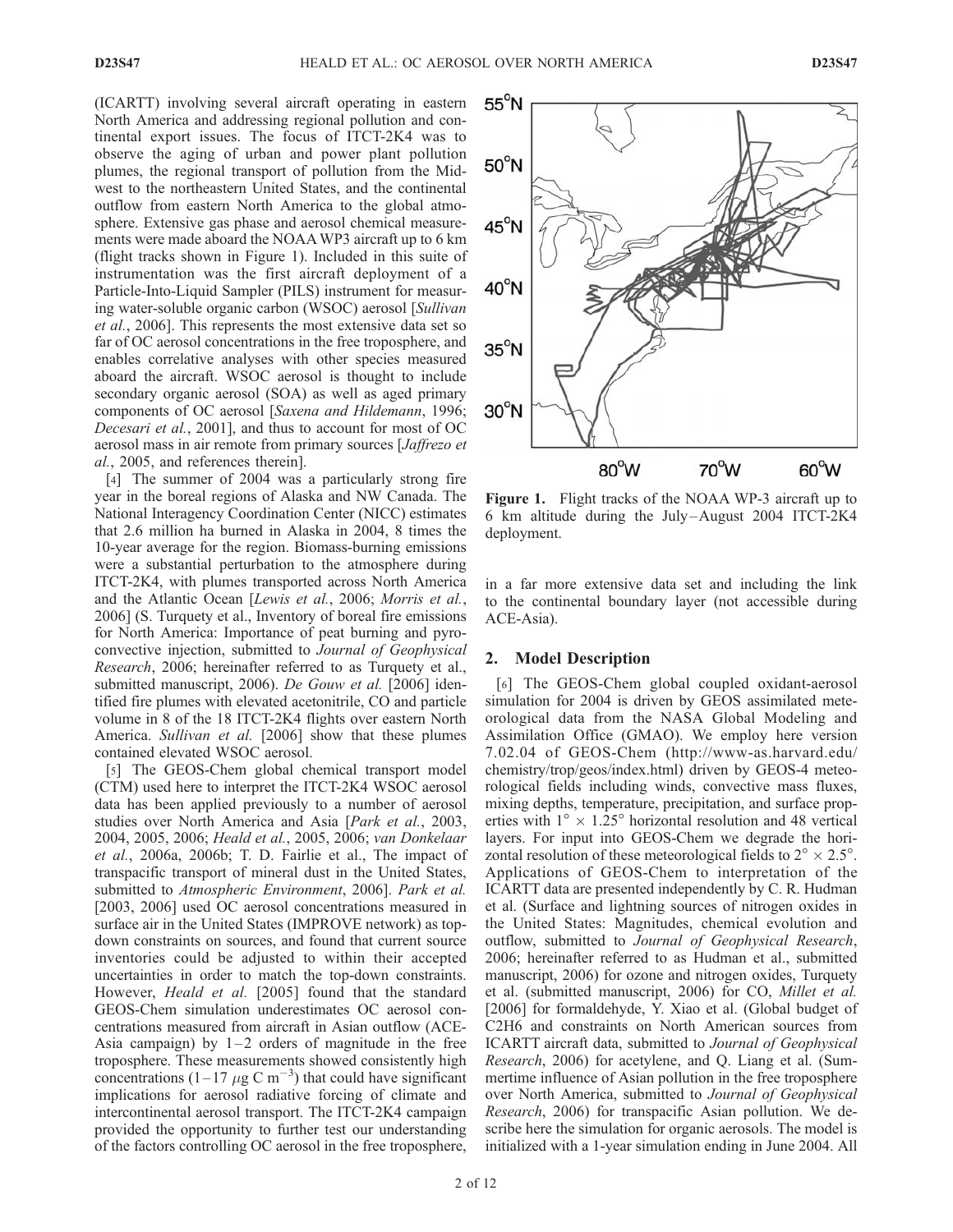

Figure 2. Emissions of organic carbon aerosol [Cooke et al., 1999] (Turquety et al., submitted manuscript, 2006) and biogenic secondary organic aerosol precursor emissions [Guenther et al., 1995]. Anthropogenic emissions include both fossil fuel and biofuel. Total emissions for the domain are shown in each panel. The color bars are saturated at 0.20 g C m<sup>-2</sup> and 2.0 g C m<sup>-2</sup>.

sensitivity simulations are conducted for June-August 2004, with the first month used for initialization.

[7] A challenge in the simulation of the ICARTT period is to adequately describe the boreal fire influence. We use here a daily inventory of biomass burned with  $1^{\circ} \times 1^{\circ}$ spatial resolution constructed by Turquety et al. (submitted manuscript, 2006) on the basis of fire reports and MODIS satellite hot spot detections (Figure 2). The OC aerosol emission factor is taken to be 9.7 g per kg dry matter as given by R. J. Park et al. (Influences of biomass burning on aerosol and ozone concentrations in surface air over the United States: A case study of boreal wildfires for the summer of 2004, submitted to Journal of Geophysical Research, 2006), which is the mean value for boreal fires given by Andreae and Merlet [2001] with an associated OC/ CO emission ratio of 0.10 g  $g^{-1}$  (equivalent to 0.23 mol C  $mol^{-1}$ ). The resulting emissions over North America (domain of Figure 2) in July–August 2004 total 1.4 Tg C. A recent review by Reid et al. [2005] indicates a large range of smoke aerosol emission ratios from boreal fires, 7 – 60 g per kg dry matter; OC accounts for the bulk of the smoke aerosol.

[8] Pyroconvective events can inject biomass-burning emissions from boreal wildfires directly into the free troposphere [Fromm et al., 2000, 2005; Fromm and Servranckx, 2003]. Damoah et al. [2006] found that CO was lofted into the lower stratosphere during a particularly vigorous pyroconvective event associated with the 2004 Alaskan boreal fires in late June. Precipitation can be suppressed in pyroconvective systems due to the abundance of cloud condensation nuclei [Andreae et al., 2004], thereby delivering OC aerosol directly into the free troposphere without experiencing wet removal. The injection height of aerosols is critical in determining their long-range transport. The GEOS-Chem simulation used here injects 40% of boreal fire emissions in the boundary layer and 60% directly in the free troposphere  $(3-5 \text{ km})$  without scavenging. This is consistent with de Gouw et al. [2006] who found that it was necessary to inject the boreal fire emissions throughout the troposphere  $(0-10 \text{ km})$  to simulate the transport of acetonitrile during ITCT-2K4, and Turquety et al. (submitted manuscript, 2006) who found that the long-range transport of CO as seen from the MOPITT satellite instrument and the ICARTT aircraft observations could only be reproduced with free tropospheric injection of emissions.

[9] Anthropogenic emission from fuel combustion is a major source of OC aerosol in the United States [Park et al., 2003]. The most recent emission inventory for fossil fuel sources is from *Bond et al.* [2004], but comparison with wintertime OC aerosol concentrations in the United States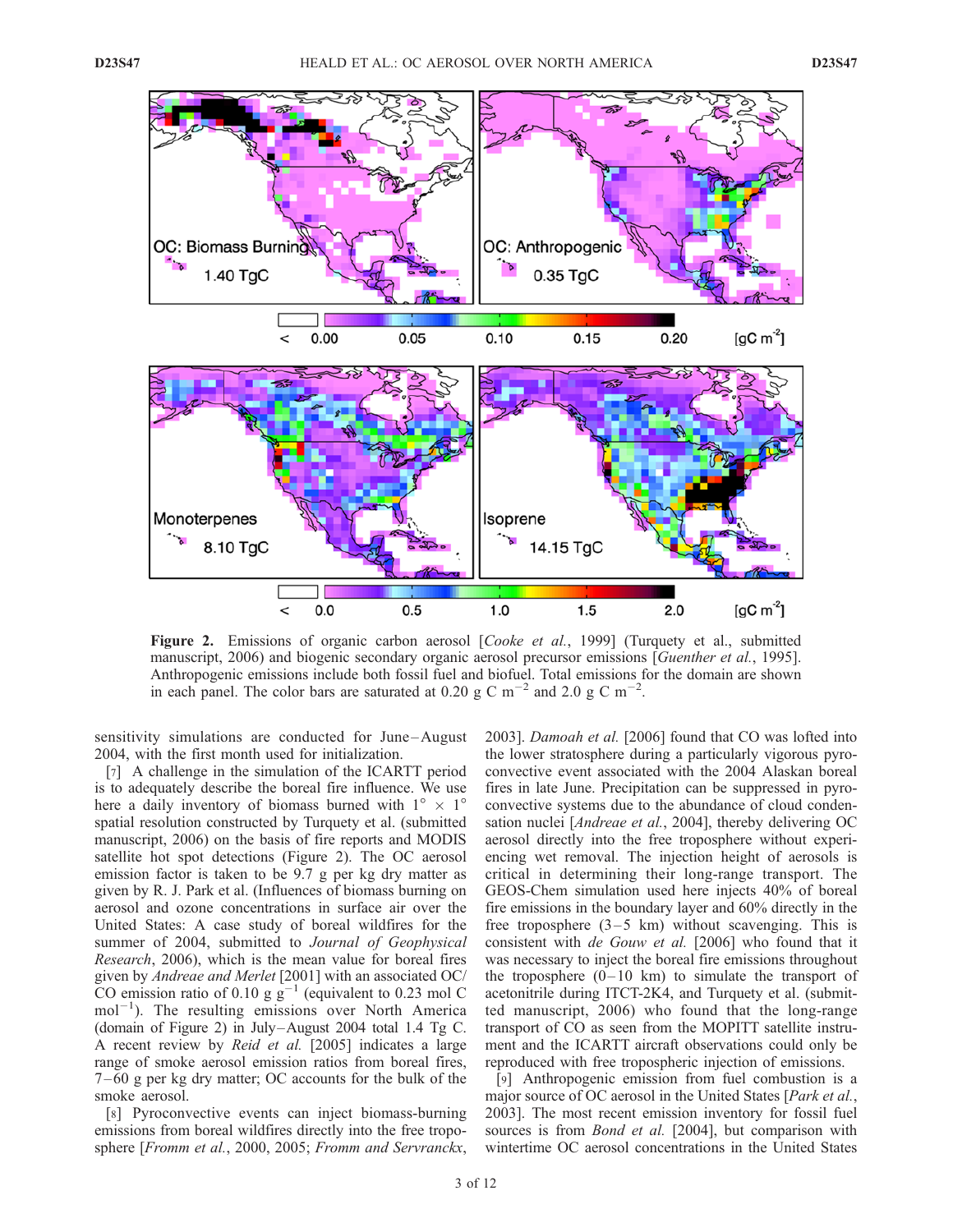suggests that it is a factor of 2 too low [*Park et al.*, 2006]. We use instead the *Cooke et al.* [1999] inventory for fossil fuels with the seasonal cycle and 16% upward scaling of Park et al. [2003], who optimized OC aerosol emissions to match IMPROVE surface site observations in 1998. Biofuel emissions of OC aerosol (mostly from agroindustrial activities) are also taken from Park et al. [2003], who found that they dominate over fossil fuel. For July through August 2004, emissions of OC aerosol from anthropogenic sources in North America total 0.35 Tg C (0.26 Tg C from biofuels and 0.09 from fossil fuels) (Figure 2).

[10] The model includes secondary organic aerosol (SOA) formation from the oxidation of biogenic isoprene, terpenes, and other reactive volatile organic compounds (ORVOCs) following the approach of Chung and Seinfeld [2002] extended to isoprene by Henze and Seinfeld [2006]. This scheme allows semivolatile secondary organic gases (SOG) produced from VOC oxidation to partition reversibly into the aerosol phase as a function of temperature and preexisting OC aerosol volume. Biogenic VOC precursor emissions are from the GEIA inventory [Guenther et al., 1995] and are shown in Figure 2. The total source of terpenes and ORVOCs for North America in July –August is 8.1 Tg C, and a typical 10% SOA yield (note though that production is reversible) implies a SOA source of 0.81 Tg C. The total isoprene source for North America in July – August of 14.2 Tg C in the GEIA inventory, and a typical 3% SOA yield [Kroll et al., 2005] implies a SOA source of 0.42 Tg C, half of the terpene source.

[11] We do not include SOA production from aromatic anthropogenic VOCs, since the standard parameterization for this source based on SOG/SOA reversible partitioning [*Odum et al.*, 1997] yields negligible concentrations outside urban areas [Chung and Seinfeld, 2002; Tsigaridis and Kanakidou, 2003]. We verified this for the ITCT-2K4 conditions using aromatic VOC emission inventories for the northeastern United States and available SOA yield data. This conclusion could change if new laboratory yield data were to show a significant increase in aromatic SOA production. Recent field observations [de Gouw et al., 2005; Zhang et al., 2005; Volkamer et al., 2006] suggest a larger anthropogenic contribution to SOA than from the above mechanism but the underlying processes are not understood.

[12] Loss of OC aerosol in the model is by wet and dry deposition, and in the case of SOA also by reversible volatilization. Dry deposition follows a standard resistance-in-series scheme as described by *Wang et al.* [1998] and Park et al. [2004]. Wet deposition is a more important sink and is applied to the hydrophilic component of the OC aerosol following the scheme of *Liu et al.* [2001] which includes in-cloud rainout and below cloud washout from convective anvils and large-scale precipitation, and scavenging in convective updrafts. Primary emissions of OC aerosol are assumed to be 50% hydrophobic and 50% hydrophilic with a 1.2 day e-folding conversion from hydrophobic to hydrophilic [Cooke et al., 1999; Park et al., 2005]. There was a high degree of internal mixing in the aerosol particles sampled during ITCT-2K4 [Murphy et al., 2006], implying that the OC aerosol is predominantly hydrophilic. We assume that 80% of the SOA is hydrophilic following Chung and Seinfeld [2002]. This fraction represents the scavenging efficiency of dicarboxylic acids as determined by Limbeck and Puxbaum [2000], who report a range of 16 to 98% for a variety of polar organic compounds. The solubility of the SOG compounds in equilibrium with SOA is very uncertain. Chung and Seinfeld [2002] use a Henry's Law coefficient for SOGs of  $10<sup>5</sup>$  M  $atm^{-1}$  as a median value within the range given by R. Sander (Compilation of Henry's law constants for inorganic and organic species of potential importance in environmental chemistry (version 3), 1999, available at http://www.mpch-mainz.mpg.de/~sander/res/henry.html) of  $10^3$  M atm<sup>-1</sup> for carboxylic acids and  $10^6$ - $10^8$  M atm<sup>-1</sup> for dicarboxylic acids. We use that value in our standard simulation. Henze and Seinfeld [2006] found that simulated SOA concentrations increased by up to 60% in the free troposphere when the solubility of SOG is decreased to  $10^4$  M atm<sup>-1</sup>.

# 3. Observations of Organic Carbon Aerosol in Summer 2004

[13] Figure 3 shows the geographical distribution of gridded ( $2^{\circ} \times 2.5^{\circ}$ ) OC aerosol observations at the IM-PROVE surface sites and aboard the ITCT-2K4 aircraft during July-August 2004. Here and elsewhere, all concentrations are expressed as  $\mu$ g C m<sup>-3</sup> at standard conditions of temperature and pressure (STP); 1  $\mu$ g C m<sup>-3</sup> = 2.02 ppb. WSOC aerosol  $($  1 \mu m in diameter) was measured aboard the aircraft with a detection limit of 0.1  $\mu$ g C m<sup>-3</sup> [Sullivan et al., 2006]. A carbon parallel plate denuder was used to eliminate artifacts from gas-phase organics [Sullivan et al., 2006]. The IMPROVE network of surface sites, which monitors visibility in wilderness areas in the United States [Malm et al., 1994], reports 24-hour averages of surface concentrations of OC aerosol every third day. Total OC aerosol concentrations consist of four components pyrolyzed from the filter samples at different temperatures. Detection limits generally range from 0.05 to 0.20  $\mu$ g C m<sup>-3</sup> for each OC component. Concentrations may be underestimated due to evaporation from filter samples, particularly in summer [Malm et al., 1994].

[14] The average surface concentration of OC aerosol at the 37 IMPROVE sites over the ITCT-2K4 flight domain (defined by Figure 3) was 2.1  $\mu$ g C m<sup>-3</sup>. As shown in Figure 3, these concentrations are consistent with the boundary layer WSOC concentrations measured by the aircraft, which averaged 2.3  $\mu$ g C m<sup>-3</sup>. This suggests, barring measurement artifacts, that OC aerosol in the boundary layer is mostly water-soluble. The IMPROVE data show less spatial variability than the aircraft data, reflecting the generally remote character of the sites vs. the variety of air masses sampled by the aircraft including urban plumes.

[15] Mean WSOC concentrations observed above the boundary layer (2–6 km) range from 0.2 to 8.5  $\mu$ g C m<sup>-3</sup> on the  $2^{\circ} \times 2.5^{\circ}$  grid (Figure 3c), with individual 1-min observations of up to  $26 \mu g$  C m<sup>-3</sup>. The average is 1.7  $\mu$ g C m<sup>-3</sup>.

[16] The highest WSOC aerosol concentrations in the ITCT-2K4 data are in biomass-burning plumes from the boreal fires in Alaska and NW Canada [Sullivan et al., 2006]. To filter these plumes from the data set we use observations of acetonitrile  $(CH_3CN) > 225$  ppt as a tracer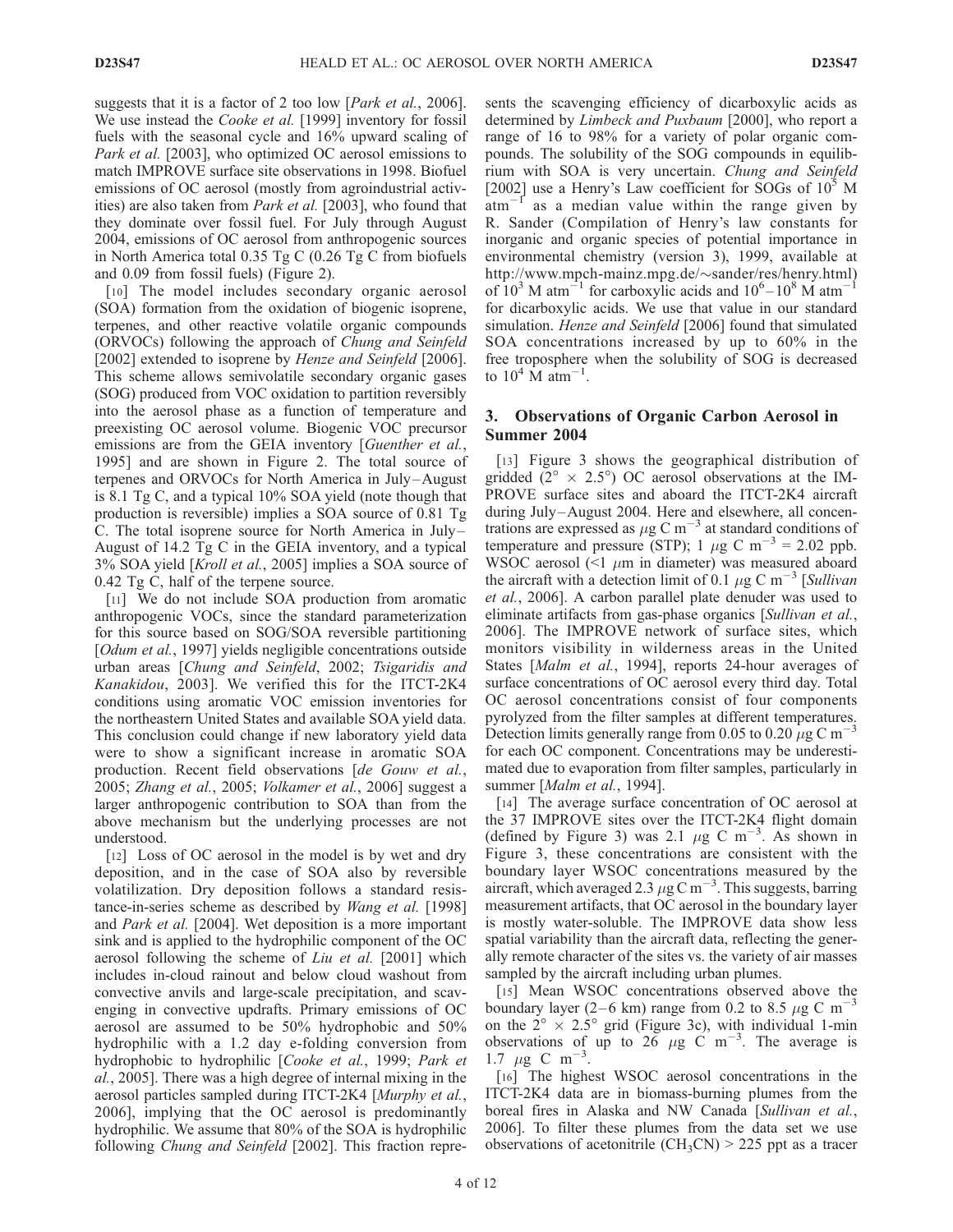

**Figure 3.** Mean gridded  $(2^{\circ} \times 2.5^{\circ})$  concentrations of organic carbon (OC) aerosol observed over northeastern North America in July –August 2004 in mixing ratio units of  $\mu$ g C m<sup>-3</sup> standard conditions of temperature and pressure (STP). (a) OC aerosol measurements at IMPROVE surface sites; (b) ITCT-2K4 aircraft observations of watersoluble organic carbon (WSOC) aerosol in the boundary layer  $(0-2 \text{ km})$ ; (c) ITCT-2K4 aircraft observations of WSOC in the free troposphere  $(2-6 \text{ km})$ ; (d) ITCT-2K4 aircraft observations of WSOC in the free troposphere filtered to remove biomass-burning plumes as described in section 3. Mean values are shown in each panel. The color bar is saturated at 6.0  $\mu$ g C m<sup>-3</sup>.

of biomass burning [Holzinger et al., 1999]. Acetonitrile is emitted by biomass burning but not significantly by fossil fuel combustion [Singh et al., 2003]. Figure 4a shows how this filter targets the high tail of the observed WSOC aerosol distribution in the free troposphere  $(2-6 \text{ km})$ . Fire plumes make up 9% of the observations in the free troposphere, and are discussed further by *de Gouw et al.* [2006]. Mean filtered concentrations of WSOC aerosol in the free troposphere average 0.9  $\mu$ g C m<sup>-3</sup> and do not exceed 2.0  $\mu$ g C m<sup>-3</sup> on the  $2^{\circ} \times 2.5^{\circ}$  grid (Figure 3d). The filtered data set shows no correlation with CH<sub>3</sub>CN ( $R = 0.01$ ), suggesting that fire influences did not dictate the OC aerosol variability outside of the plumes.

[17] Figure 5 shows the vertical structure of the observed acetonitrile and WSOC aerosol concentrations. Acetonitrile concentrations peak in the lower free troposphere  $(3-4 \text{ km})$ and WSOC aerosol concentrations are correspondingly elevated in this region. Removing the fire plumes reduces the mean observed WSOC aerosol concentrations in the free troposphere by almost a factor of 2. By contrast, the contribution of fire plumes to observed WSOC aerosol in the boundary layer is small.

[18] The filtered concentrations of WSOC aerosol observed during ITCT-2K4 in the free troposphere over North America (mean of 0.9  $\pm$  0.9  $\mu$ g C m<sup>-3</sup>) are significantly smaller than the OC aerosol concentrations observed in the free troposphere over the NW Pacific during the ACE-Asia aircraft campaign based in southern Japan (mean of 3.3  $\pm$ 2.8  $\mu$ g C m<sup>-3</sup>) [*Heald et al.*, 2005]. The weak vertical gradient between the boundary layer and free troposphere observed in ACE-Asia suggested a SOA source in the free troposphere. In contrast, the filtered WSOC aerosol in ITCT-2K4 decreases from the surface to the free troposphere by over a factor of 2 (Figure 5). This likely reflects the sampling of the continental boundary layer by the ITCT-2K4 aircraft versus the marine boundary layer in ACE-Asia. However, as discussed below, it does not appear that aerosol transport from the continental boundary layer could have been a major source of the free tropospheric WSOC aerosol observed in ITCT-2K4.

#### 4. Source Attribution

[19] We use here the GEOS-Chem simulation as described in section 2 to interpret the WSOC aerosol concentrations observed during ITCT-2K4 in terms of contributing sources. We compare the measurements of WSOC aerosol with the sum of the simulated hydrophilic primary OC aerosol and 80% of the simulated SOA (consistent with our scavenging assumptions as described in section 2). Not all of the hydrophilic primary OC may in fact be watersoluble, in which case the model WSOC would be an upper limit. We determined the source contributions to the simulated WSOC as follows. The difference between our base case and a simulation with no biomass-burning emissions defines the biomass-burning contribution. The anthropogenic OC aerosol is determined as the remaining fraction of primary OC. The SOA concentrations are determined from the base case simulation including primary biomass burning and anthropogenic OC aerosol to serve as condensation sites.

### 4.1. Biomass-Burning Plumes and Emission Ratio

[20] Figure 4b shows the probability distributions of simulated free tropospheric WSOC concentrations along the ITCT-2K4 aircraft tracks, for the complete data set and the filtered data set with biomass-burning plume observation periods excluded. The biomass-burning filter based on observed acetonitrile (section 3) identifies just two model plumes. Outside of these plumes, the simulated WSOC aerosol concentrations are lognormally distributed, similar to observations. The paucity of model plumes is to be expected in view of the averaging of source and transport processes intrinsic in a global Eulerian model such as GEOS-Chem.

[21] We can use the observed and model plumes to evaluate the fire OC/CO emission ratio of 0.23 mol C mol<sup>-1</sup>

used in the model. Figure 6 shows the WSOC-CO relationship observed in free tropospheric biomass-burning plumes (diagnosed by  $CH_3CN > 225$  ppt) and in the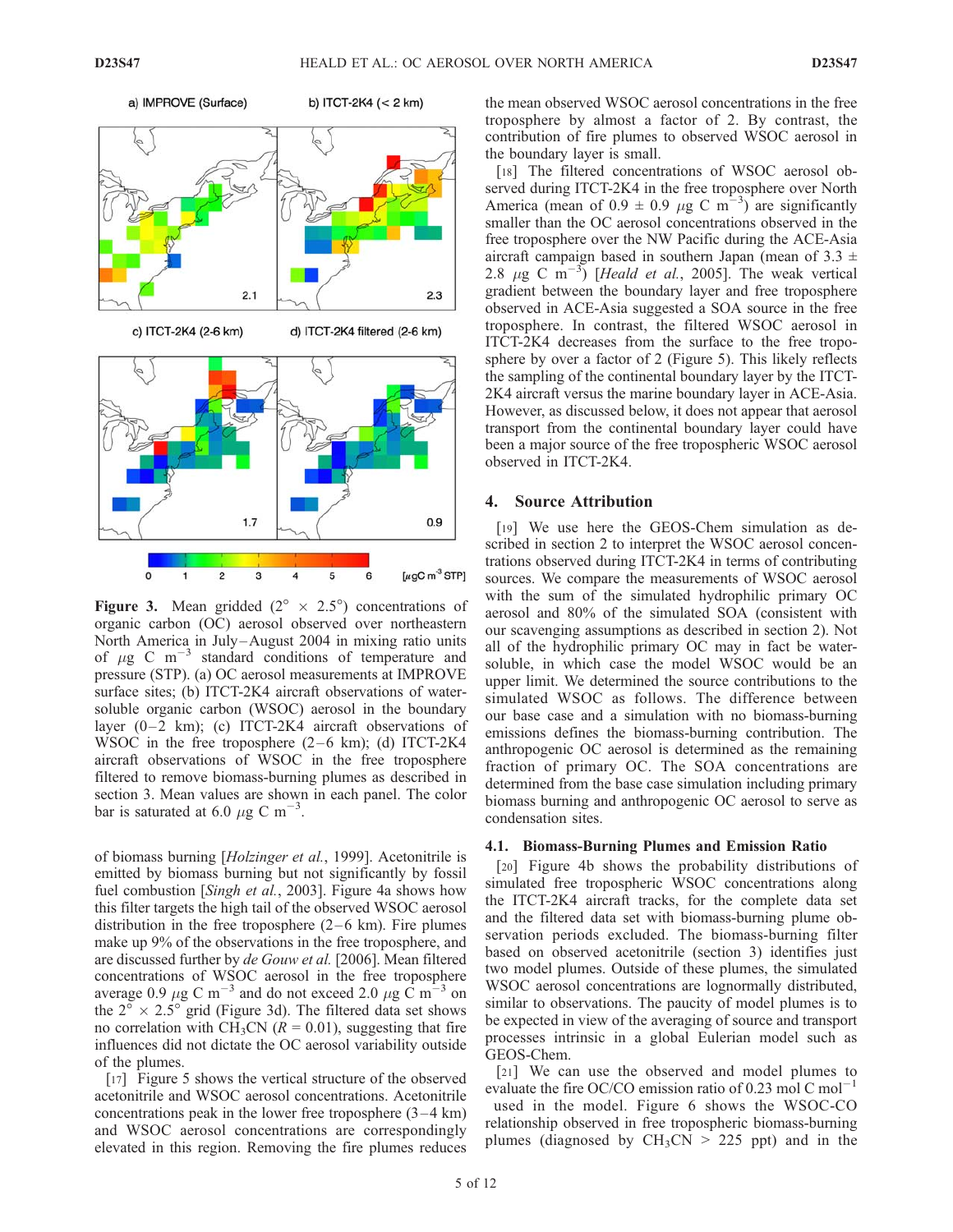

Figure 4. Cumulative probability distributions of water-soluble organic carbon (WSOC) aerosol concentrations in the free troposphere  $(2-6 \text{ km})$  along the ITCT-2K4 aircraft tracks: (a) 1-min average observations with detection limit of 0.1  $\mu$ g C m<sup>-3</sup> [Sullivan et al., 2006] and (b) the corresponding gridded  $(2^{\circ} \times 2.5^{\circ})$  concentrations simulated by the GEOS-Chem model. Complete distributions are shown as circles, and the subsets filtered to remove biomass-burning plumes (as diagnosed by  $CH_3CN >$ 225 ppt) are shown as triangles. The observed distribution is colored by the observed concentration of  $CH<sub>3</sub>CN$ . The color scale is saturated at 500 ppt. The GEOS-Chem model simulation is sampled at the time and location of the aircraft flights, and the WSOC aerosol concentrations are reported at STP conditions. The abscissa is a normal probability scale, and the ordinate is a log scale, such that a lognormal distribution would plot as a

corresponding model plumes. The GEOS-Chem simulation of CO is described by Turquety et al. (submitted manuscript, 2006). The observed enhancement ratio from linear regression (reduced major axis method) is  $dWSOC/dCO =$ 0.14 mol C mol<sup>-1</sup> (Figure 6). This is 40% lower than the emission ratio used in the model (dotted line in Figure 6). However, the dWSOC/dCO enhancement ratio in the two model plumes is consistent with observations (Figure 6), suggesting that the observed enhancement ratio is in fact consistent with the model emission ratio. Decrease in dWSOC/dCO from the point of fire emission to the point of sampling could reflect dilution with a nonzero background CO [McKeen et al., 1996] or aerosol scavenging, or both. Dilution with anthropogenic air masses over northeastern North America, for which the emission ratio is 0.043 mol C mol<sup> $-1$ </sup>, would also contribute to this decrease in dWSOC/dCO.

[22] The spread in the observed WSOC/CO relationship in fire plumes (Figure 6) may reflect variable emission ratios under different burn conditions [Reid et al., 2005] or different histories of aerosol scavenging. De Gouw et al. [2006] found an association between low aerosol enhancement and low dew point (indicative of precipitation history) for one of the ITCT-2K4 fire plumes. However, we do not find that the general spread in the WSOC-CO relationship in Figure 6 is correlated with dew point.

#### 4.2. Boundary Layer

[23] Figure 7a shows the surface OC aerosol concentrations simulated by the model at the IMPROVE sites in July –August 2004. The model is 30% too low on average and does not capture the observed spatial variability  $(R =$ 



Figure 5. Mean vertical profiles of observed water-soluble organic carbon aerosol (WSOC, black circles) and acetonitrile  $(CH<sub>3</sub>CN, orange triangles)$  for all the ITCT-2K4 flights (solid line). The mean WSOC profile when biomassburning plumes are filtered (as described in section 3) is shown as the dotted line. Concentrations are reported at standard temperature and pressure conditions and are gridded to  $2^{\circ} \times 2.5^{\circ}$  horizontal resolution. The number of observations in each altitude bin is given on the left of the figure, with the total number of filtered observations given in parentheses.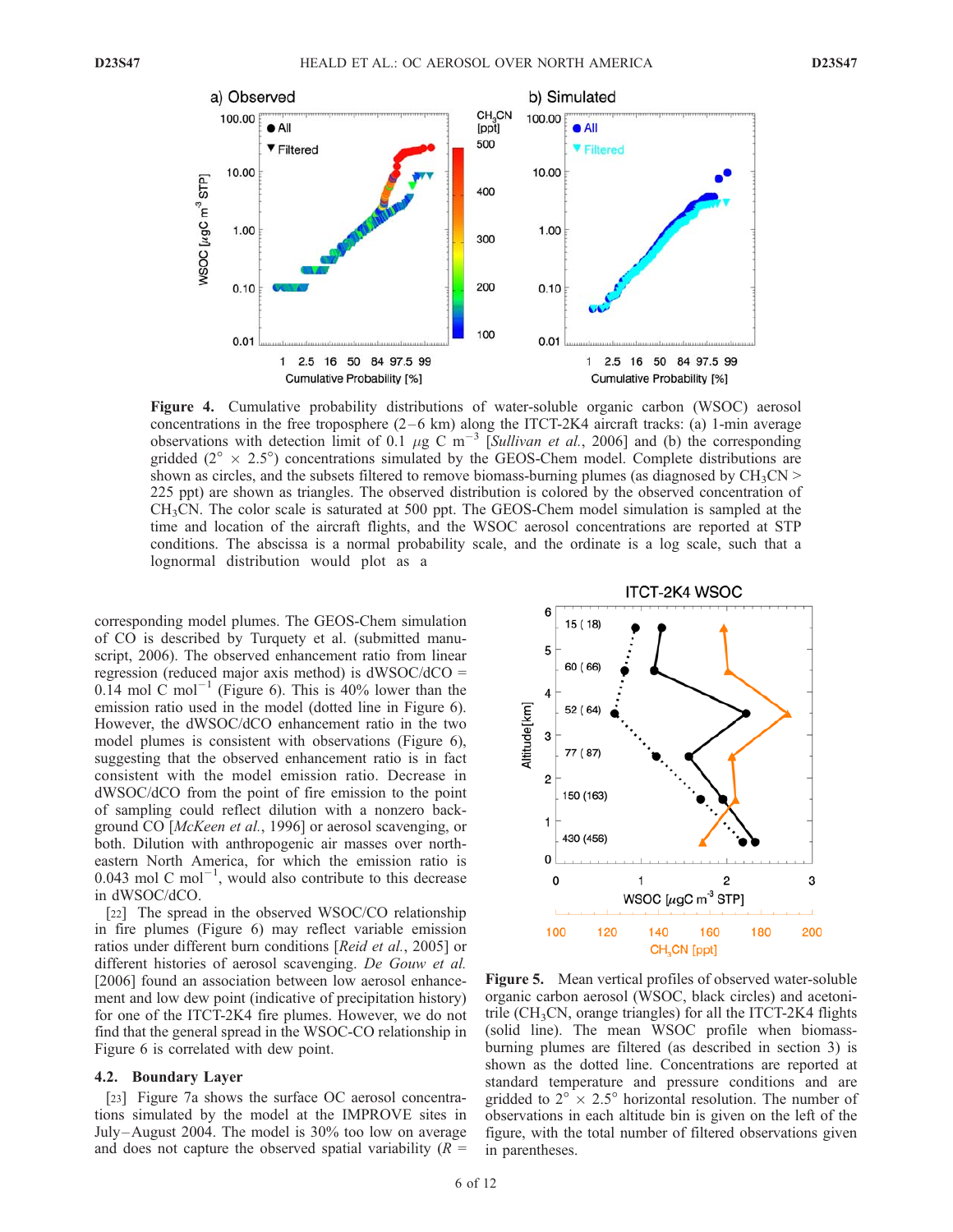

Figure 6. Relationship between observed water-soluble organic carbon (WSOC) aerosol and CO concentrations in biomass-burning plumes sampled during ITCT-2K4 (black circles, with regression line (solid) computed by the reduced major axis method [Hirsch and Gilroy, 1984]). The correlation coefficient is  $R = 0.72$ , and the slope is  $m =$ 0.069  $\mu$ g C m<sup>-3</sup> STP (ppb CO)<sup>-1</sup> = 0.14 mol C mol<sup>-1</sup>. Biomass-burning plumes were selected as observations with acetonitrile >225 ppt. The two simulated GEOS-Chem fire plumes (Figure 4b) are shown as hollow circles. The dotted line shows the boreal fire OC/CO emission ratio from Andreae and Merlet [2001] used in the model. The CO simulation is from Turquety et al. (submitted manuscript, 2006).

0.33). The previous GEOS-Chem simulation of 2001 national IMPROVE data by Park et al. [2006] found no significant bias, and higher concentrations in the northeast than found here. We find that this reflects differences in precipitation frequency between the two simulations, likely due to differences in the assimilated meteorological data systems used (GEOS-3 for 2001, GEOS-4 for 2004). The IMPROVE observations show no significant difference between 2001 and 2004 over the northeastern United States.

[24] We find that simulated surface concentrations in the northeastern United States for the ICARTT period (Figure 7a) include contributions from anthropogenic (49%), biomass burning (27%) and biogenic (24%) sources. Isoprene oxidation contributes on average one third of the total simulated SOA, with the reminder contributed by terpenes and ORVOCs. Correlation of WSOC with CO  $(R = 0.72)$  is found in the observations [Sullivan et al., 2006], and also in the model  $(R = 0.78)$  but the dWSOC/ dCO slope in the model is a factor of 2 lower than observed  $(0.040 \text{ vs. } 0.074 \text{ mol C mol}^{-1})$ . This could suggest a missing anthropogenic source, possibly secondary [Sullivan et al., 2006]. However, we also find in the model that biogenic SOA and CO are correlated ( $R = 0.57$ ), and an increase in simulated biogenic SOA by a factor of 4 would similarly correct the underestimate of the dWSOC/dCO slope  $(R =$ 0.69). The observed WSOC-CO relationship thus does not point unambiguously to an anthropogenic source.

# 4.3. Free Troposphere

[25] Figure 8 compares the mean vertical profile of observed WSOC aerosol concentrations (spatial patterns shown in Figure 7b), filtered to remove biomass-burning plumes as described in section 3, with the GEOS-Chem model simulation along the flight tracks similarly filtered for the times and location of the observed biomass-burning plumes. Also shown are the simulated versus observed vertical profiles of total sulfur oxides (SO<sub>x</sub>  $\equiv$  sulfate +  $SO<sub>2</sub>$ ), which we use as a test of scavenging of soluble species in the model during transport from the boundary layer to the free troposphere [*Park et al.*, 2005; *Heald et al.*, 2005]. As seen in the figure, this scavenging is well simulated by the model. Removal of soluble aerosols during lifting effectively disconnects free tropospheric concentrations from the boundary layer. Observed total  $SO_x$  (and sulfate, not shown) concentrations decrease by a factor of 10 from the surface to 6 km altitude, whereas observed WSOC aerosol concentrations decrease by only a factor of 2. This suggests that the WSOC aerosol observed above 2 km is not transported from the boundary layer. Concentrations of WSOC aerosol in the free troposphere  $(2-6 \text{ km})$ are underestimated in the model by 25% on average, as compared to the factor of  $10-100$  underestimate found during the ACE-Asia campaign in the free troposphere [Heald et al., 2005]. As shown in section 3, mean free tropospheric concentrations of organic carbon aerosol were 4 times lower during ITCT-2K4 than ACE-Asia. In addition, mean simulated concentrations of WSOC aerosol in the free troposphere over North America (0.7  $\pm$  0.6  $\mu$ g C m<sup>-3</sup>) are more than twice the OC aerosol simulated during ACE-Asia  $(0.3 \pm 0.2 \ \mu g \text{ C m}^{-3})$ . WSOC accounts for the bulk of free tropospheric OC aerosol in the model (Figure 8b). Comparison with ACE-Asia data is discussed further in section 6.



**Figure 7.** Mean gridded  $(2^{\circ} \times 2.5^{\circ})$  concentrations of organic carbon aerosol simulated over northeastern North America in July-August 2004 in mixing ratio units of  $\mu$ g C  $m^{-3}$  STP. (a) Twenty-four-hour values simulated at IMPROVE surface sites. (b) Simulated WSOC aerosol concentrations along ITCT-2K4 aircraft flight tracks in the free troposphere  $(2-6 \text{ km})$  filtered to remove biomassburning plumes as described in section 3. Mean values are shown in each panel. The color bar is the same as in Figure 3.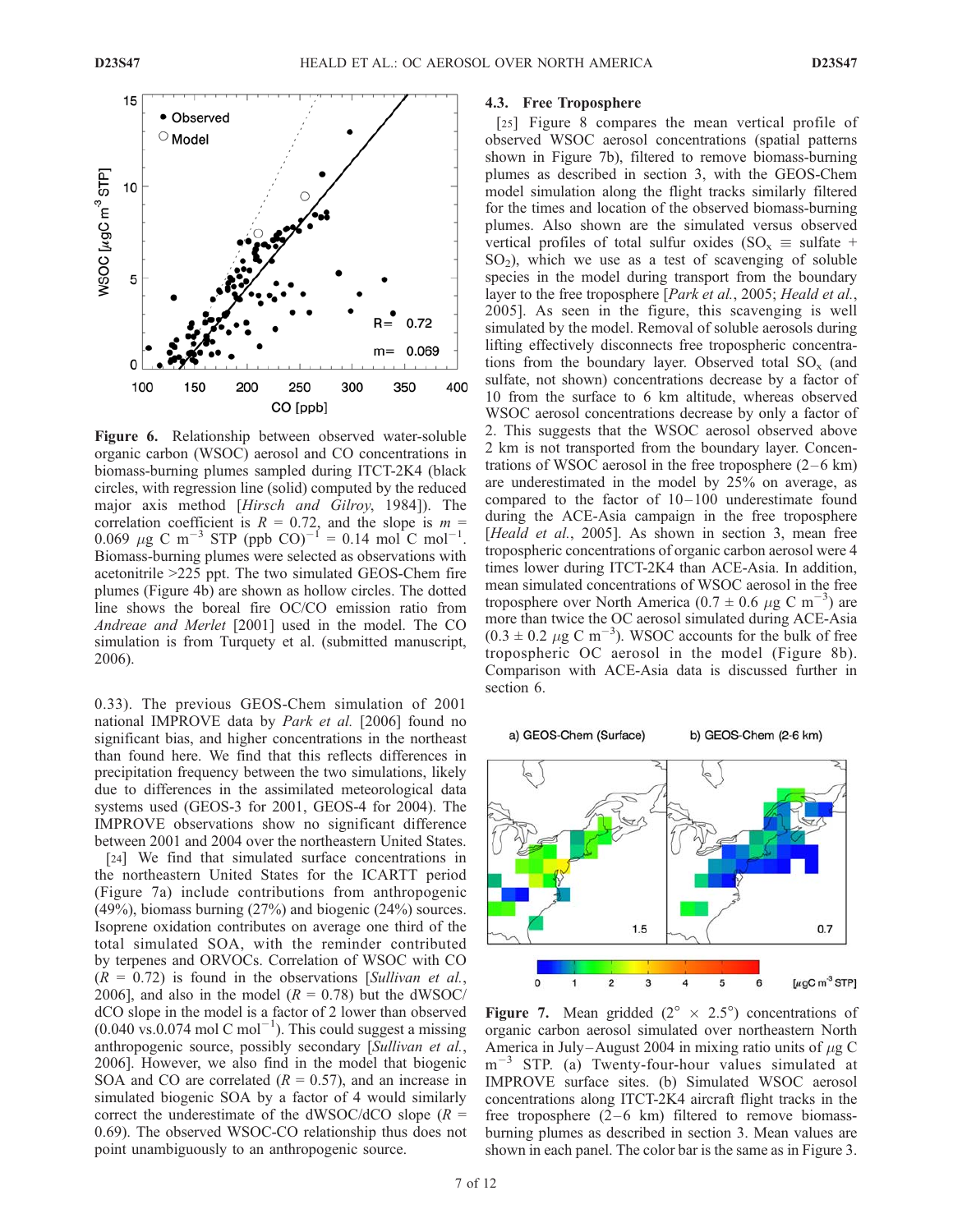

**Figure 8.** Mean vertical profiles of (a) sulfur oxides (SO<sub>x</sub>  $\equiv$  SO<sub>2</sub> + sulfate) and (b) water-soluble organic carbon aerosol (WSOC) as observed (solid black) and simulated by the GEOS-Chem model (thick red line) for the filtered ITCT-2K4 data with biomass-burning plumes removed (as described in section 3). Simulated hydrophobic OC aerosol (not included in WSOC) is also shown in Figure 8b as a thin red line (inverted triangles). (c) Contributions to total (red line) simulated OC aerosol from biomassburning (orange line), anthropogenic (blue line), and biogenic (green line) sources. The GEOS-Chem model simulation is sampled at the time and location of the aircraft flights, and the observations are averaged to the model resolution. The standard deviation of the observations in each altitude bin is shown as an error bar with the number of observations in each bin given on the right of the figure.

[26] Figure 8c shows the source contributions to the simulated OC aerosol along the ITCT-2K4 flight tracks. Biomass burning and biogenic sources dominate in the free troposphere, in contrast to the boundary layer where the principal source is anthropogenic. Fresh anthropogenic emissions include a 50% hydrophobic fraction, but the 1.2 e-folding timescale for conversion of hydrophobic to hydrophilic aerosols in the model is much shorter than the  $\sim$ 5 day timescale for boundary layer ventilation [*Li et al.*, 2005]. The anthropogenic contribution therefore declines considerably from the boundary layer to the free troposphere, reflecting efficient scavenging in the model and consistent with the  $SO_x$  vertical profile. This scavenging affects less the biomass-burning source, 60% of which is injected directly in the free troposphere in the model, and the biogenic source, for which the scavenging effect is compensated by lower temperature driving partitioning of SOG into the aerosol.

[27] Boreal fires emissions in the model account for 42% of total OC aerosol in the free troposphere outside of fire plumes. This contribution comes from the mixing of fire emissions with background air over North America and is sensitive to the assumed injection height. Simulated biomass-burning influence peaks at  $3-4$  km altitude, reflecting the preferential altitude for injection of fire emissions (section 2). We conducted a sensitivity simulation with all biomass-burning emissions released in the boundary layer and found a factor of 2 decrease in the simulated biomass-burning OC aerosol concentrations in the free troposphere.

[28] Mean simulated SOA concentrations in the free troposphere range from 0.2 to 0.5  $\mu$ g C m<sup>-3</sup> during ITCT-2K4 and account for 36% of the total OC aerosol on average. Our previous simulation for the spring of 2001 ACE-Asia campaign using the same scheme (though without isoprene as a precursor) [Heald et al., 2005] indicated much lower concentrations, averaging 0.03  $\mu$ g C m<sup>-3</sup>. The higher SOA for the ITCT-2K4 conditions reflects the high biogenic VOC emissions from North America in summer. We see from the vertical profile in Figure 8c that SOA formation in the model is favored in the boundary layer where there is greater preexisting aerosol mass to act as a condensation surface and at the colder temperatures of the upper troposphere. SOA from isoprene contributes  $15-30\%$ of the simulated SOA during ITCT-2K4, making only a small contribution to total OC aerosol. Dicarbonyl oxidation and polymerization in clouds [Lim et al., 2005] could lead to a higher source of SOA from isoprene than simulated here.

[29] As discussed in section 2, the solubility of SOG is highly uncertain. We conducted a simulation with an assumed solubility of  $10^3$  M atm<sup>-1</sup> and found that mean simulated free tropospheric SOA concentrations in Figure 8 increased by 45% over the standard case  $(10^5 \text{ M atm}^{-1})$ . The corresponding increase in total WSOC aerosol concentrations was less than 0.1  $\mu$ g C m<sup>-3</sup>.

#### 5. Correlations With Chemical Variables

[30] Although the GEOS-Chem simulation reproduces the mean magnitude, range of concentrations (Figure 4) and vertical structure (Figure 8) of WSOC aerosol concentrations in the free troposphere observed during ITCT-2K4, it does not reproduce the variance in the individual observations. We find a correlation coefficient R of only 0.21 between individual observations on the  $2^{\circ} \times 2.5^{\circ}$  model grid, from  $2-6$  km in the filtered data set (excluding fire plumes) and corresponding model values. This suggests that the actual mechanisms controlling OC aerosol formation and loss are not properly described by the model. A large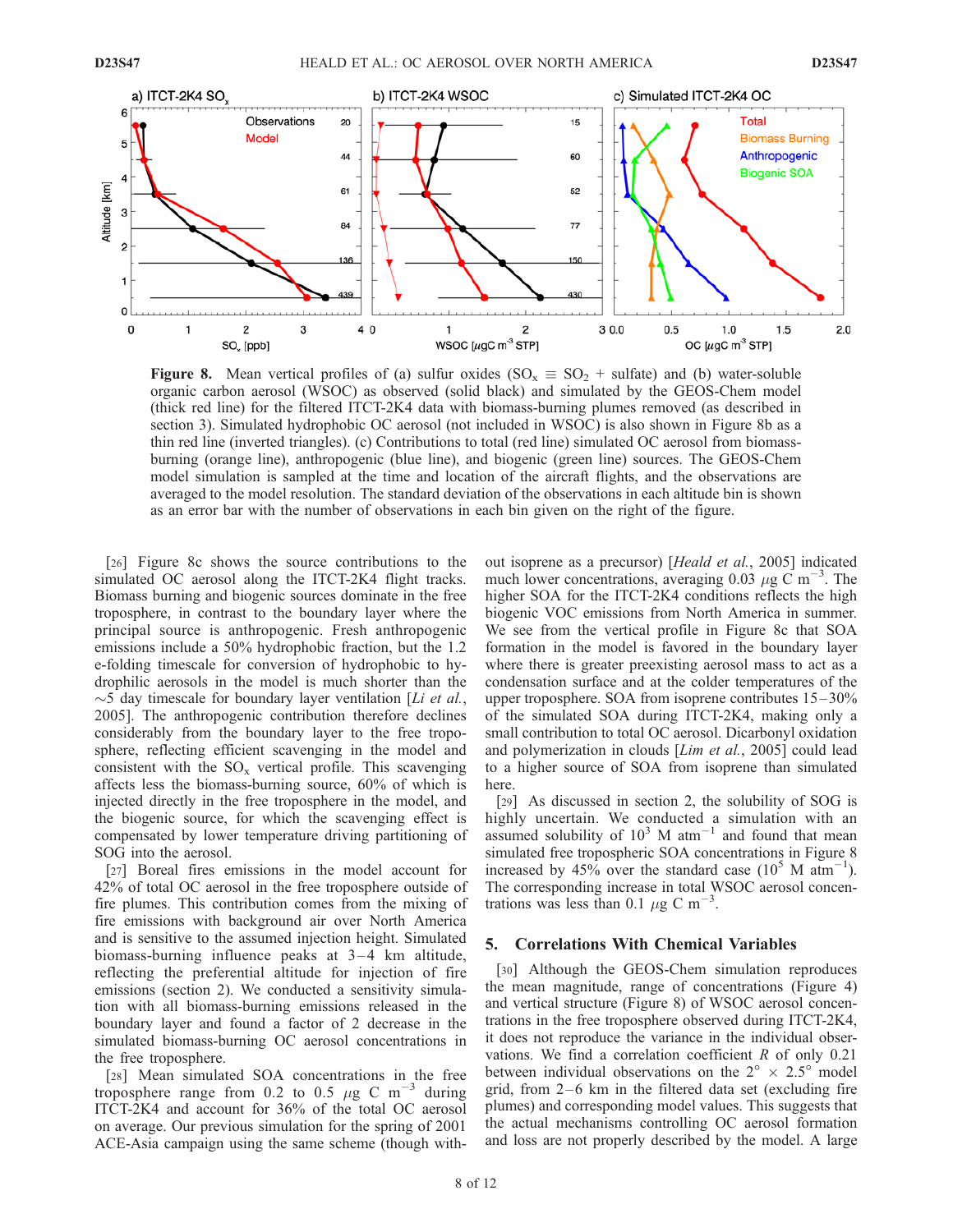

Figure 9. Correlation coefficients between water-soluble organic carbon (WSOC) aerosol and other chemical variables in ITCT-2K4 observations for the free troposphere  $(2-6 \text{ km})$  and for the filtered data set excluding fire plumes (section 3). Only selected species with more than 100 coincident observations and correlation coefficients (R) significant at the 95% level are shown.

number of chemical variables were measured aboard the WP-3 aircraft together with WSOC aerosol, and we examine here the observed covariances of WSOC aerosol with these variables to gain further insight on OC aerosol sources in the free troposphere. We conduct the analysis for the 1-min average filtered data set at  $2-6$  km excluding biomass-burning plumes (section 3) and for 89 variables including a suite of VOCs [Schauffler et al., 1999; de Gouw et al., 2006], ozone and nitrogen oxides [Ryerson et al., 1998, 1999, 2000], CO and SO<sub>2</sub> [Holloway et al., 2000], sulfate and ammonium aerosol [Weber et al., 2001], PAN, nitric acid, and ammonia [Slusher et al., 2004; Neuman et al., 2002; Nowak et al., 2007]. Although the free troposphere represents a wide range of sampling conditions, we find that within the  $2-6$  km domain there is no significant correlation between observed WSOC aerosol and temperature, relative humidity, pressure, or latitude. Therefore we consider the ensemble of  $2-6$  km observations as a single population for the purpose of correlation analysis.

[31] Figure 9 shows the correlation coefficients significant at the 95% level (with at least 100 coincident observations) for selected species (we verified that none of these correlations are driven by outliers). No chemical variables showed significant negative correlations with WSOC aero-

sol. The strongest WSOC aerosol correlations  $(R > 0.35)$  are with sulfate and methanol. None of the biogenic SOA precursor gases (sesquiterpenes, monoterpenes, isoprene), nor their oxidation products (methylvinylketone or methacrolein) are significantly correlated with WSOC aerosol, with the exception of limonene ( $R = 0.19$ ). We also find no significant correlation with CH3CN, indicating that biomass burning is not a major source of WSOC aerosol variability outside of plumes. We used multivariate analysis to further resolve the WSOC aerosol variability. These indicate methanol to be the most successful predictor in combination with sulfate ( $R = 0.54$ ), nitric acid ( $R = 0.53$ ) or toluene ( $R = 0.54$ ) 0.53). Methanol can be regarded as a long-lived tracer of terrestrial biogenic emissions [Jacob et al., 2005]. The sulfate and methanol predictors would be consistent with an aqueous-phase mechanism for SOA formation from the oxidation of biogenic VOCs, as suggested by Lim et al. [2005] and *Carlton et al.* [2006]. This process could take place in fair weather cumuli venting to the free troposphere [Parrish et al., 2004], which was also identified in ICARTT as a major source of nitric acid to the free troposphere (Hudman et al., submitted manuscript, 2006). Partitioning of SOA on inorganic aerosols may also contribute to the correlation of WSOC with sulfate and nitric acid. Correlation with toluene suggests an anthropogenic contribution to the free tropospheric SOA.

#### 6. Conclusions

[32] We have used a global 3-D chemical transport model (GEOS-Chem) to interpret observations by Sullivan et al. [2006] of water-soluble organic carbon (WSOC) aerosol mass concentrations in the free troposphere  $(2-6 \text{ km})$  over northeastern North America during the ITCT-2K4 aircraft campaign of July –August 2004. We had previously found that the same model, including standard representations of primary and biogenic secondary sources, underestimated by a factor of  $10-100$  the free tropospheric OC aerosol concentrations observed over the NW Pacific off the coast of Japan (ACE-Asia aircraft campaign in April–May 2001) [Heald et al., 2005]. The ACE-Asia observations, averaging  $3.3 \pm 2.8 \,\mu g \text{ C m}^{-3}$  at 2–6 km, were the first measurements of OC aerosol mass concentrations above the boundary layer. The ITCT-2K4 observations provide the second such data set. They are far more extensive than the ACE-Asia observations, benefit from much better ancillary chemical information, and also include continental boundary layer information. WSOC can be expected to account for the bulk of OC aerosol in the free troposphere, considering the high degree of internal mixing of organic and inorganic aerosol components reported by Murphy et al. [2006].

[33] The mean observed WSOC aerosol concentration in the free troposphere during ITCT 2K4 was 1.7  $\mu$ g C m<sup>-3</sup>, a factor of 2 lower than in ACE-Asia. Extremely high concentrations (up to 26  $\mu$ g C m<sup>-3</sup>) were observed in plumes from large boreal fires in Alaska and northwestern Canada that raged for much of the summer of 2004 (Turquety et al., submitted manuscript, 2006). We filtered these biomassburning plumes (9% of the free tropospheric data set) using correlation with observed acetonitrile [de Gouw et al., 2006] The filtered data set yields a mean free tropospheric WSOC concentration of 0.9  $\pm$  0.9  $\mu$ g C m<sup>-3</sup> with a lognormal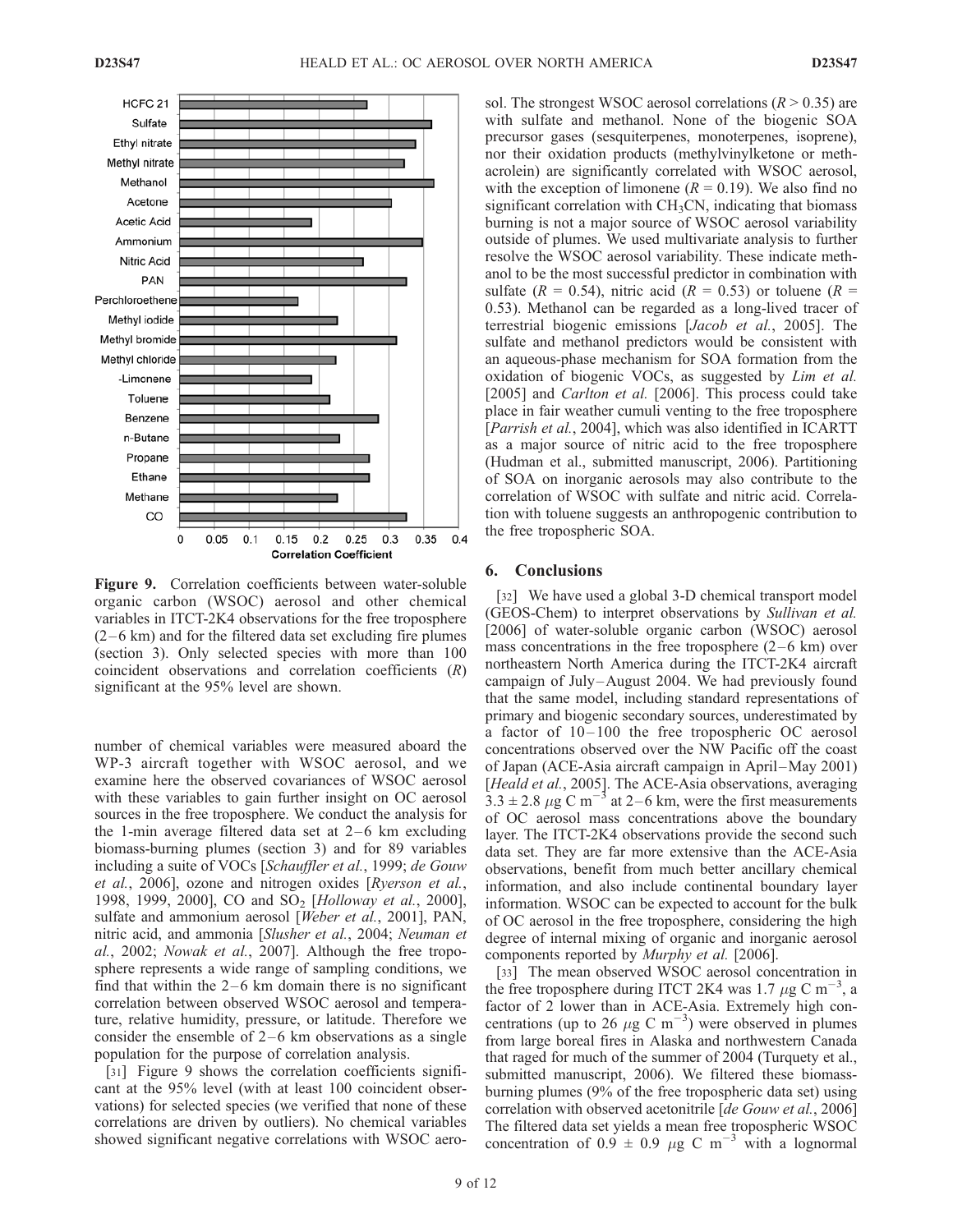distribution. WSOC is not correlated with acetonitrile in this filtered data set, suggesting that biomass burning was not a dominant source outside of plumes.

[34] Our GEOS-Chem simulation of the ITCT-2K4 data includes a daily resolved inventory of emissions from the summer 2004 boreal fires, evaluated with MOPITT CO observations (Turquety et al., submitted manuscript, 2006). The OC/CO emission ratio in that fire inventory is 0.23 mol C mol<sup>-1</sup> [Andreae and Merlet, 2001]. The observed WSOC/CO enhancement ratio in the ITCT-2K4 fire plumes is 40% lower, but this is reproduced in the corresponding model plumes and appears to reflect dilution of fire plumes and scavenging of OC aerosol. This scavenging is highly sensitive to the injection altitude of the fire emissions. Our standard GEOS-Chem simulation injects 60% of fire emissions in the free troposphere at  $3-5$  km altitude, based on evidence of extensive pyroconvection as well as the information offered by the MOPITT data (Turquety et al., submitted manuscript, 2006) and the fire plume trajectories [de Gouw et al., 2006].

[35] Comparison of simulated vs. observed mean vertical profiles of WSOC aerosol concentrations, for the filtered data set excluding biomass-burning plumes, indicates a 30% model underestimate in the continental boundary layer and a 25% underestimate in the free troposphere. Observed WSOC aerosol concentrations in the boundary layer are consistent with surface air observations of OC aerosol concentrations at the IMPROVE network of long-term monitoring sites. They are on average a factor of 2 higher than in the free troposphere, and include an important anthropogenic source apparent in the correlation with CO [Sullivan et al., 2006]. The model attributes WSOC in the boundary layer on average as 49% primary anthropogenic, 27% biomass burning, and 24% biogenic SOA. The model reproduces the observed correlation of WSOC aerosol with CO but the corresponding slope is a factor of 2 too low. This suggests a secondary SOA source, which may be either biogenic or anthropogenic in origin, missing from the model and of magnitude comparable to primary anthropogenic emission.

[36] We find that the boundary layer OC aerosol budget is disconnected from that in the free troposphere. Simulated and observed vertical profiles of  $SO_x$  show a factor of 10 decrease from the boundary layer to the free troposphere, indicating efficient scavenging (well reproduced by the model). Combined with evidence that boundary layer OC aerosol is mainly water-soluble, we find in the model that the anthropogenic source is minor above 3 km and that biomass burning (42%) and biogenic SOA (36%) are then the principal sources of WSOC aerosol. Biogenic SOA in the model contributes  $0.2-0.5 \mu g$  C m<sup>-3</sup> in the free troposphere, of which  $15-30\%$  is from oxidation of isoprene through gas-aerosol partitioning of semivolatile oxidation products [Henze and Seinfeld, 2006].

[37] The ability of the model to match within 25% the mean free tropospheric OC aerosol concentrations observed in the ITCT-2K4 data is in sharp contrast with the factor of 10 – 100 underestimate of the ACE-Asia observations [Heald et al., 2005]. The ITCT-2K4 data averaged  $0.9 \pm$ 0.9  $\mu$ g C m<sup>-3</sup> for the filtered free tropospheric data set excluding biomass-burning plumes, which is 4 times less than the average for ACE-Asia  $(3.3 \pm 2.8 \mu g \text{ C m}^{-3})$ .

Simulated OC aerosol concentrations for ITCT-2K4 were over a factor of 2 higher than in ACE-Asia due the larger contributions from biomass burning and biogenic SOA. The source of the high OC aerosol observed in ACE-Asia thus remains unclear.

[38] Although the GEOS-Chem model is relatively successful in reproducing the mean free tropospheric WSOC aerosol concentrations observed in ITCT-2K4, it does not reproduce the variance in the individual observations ( $R =$ 0.21), suggesting that the underlying sources are not properly represented. We conducted a correlation analysis for the ensemble of chemical variables measured aboard the aircraft and found that the measured free tropospheric WSOC aerosol correlates most strongly  $(R > 0.35)$  with methanol and sulfate. Multivariate correlations using methanol in combination with sulfate, nitric acid or toluene can explain up to 28% of the variability ( $R = 0.54$ ). The correlation with methanol and sulfate supports an in-cloud formation mechanism from biogenic VOC precursors, as previously suggested by Lim et al. [2005] and Carlton et al. [2006]. The added correlation with nitric acid suggests that SOA could be supplied to the free troposphere by venting of fair weather cumuli where SOA formation would take place. The correlation with toluene suggests a persisting though likely minor role for anthropogenic SOA in the free troposphere.

[39] Our previous analysis of the elevated free tropospheric OC aerosol concentrations in the ACE-Asia data [Heald et al., 2005] pointed to potentially large implications for radiative forcing and intercontinental transport of aerosol pollution. The high WSOC aerosol concentrations observed in ITCT-2K4 (though a factor of 4 lower than ACE-Asia) confirm the importance of free tropospheric OC aerosol for radiative forcing  $(-0.26 \text{ Wm}^{-2})$ , for the mean 2–6 km aerosol column observed in ITCT-2K4, calculated with the same assumptions as *Heald et al.* [2005]). The decoupling of the boundary layer and the free troposphere seen in ITCT-2K4 for the WSOC aerosol, together with the apparent dominance of natural sources in the free troposphere, implies that intercontinental transport of OC aerosol pollution affecting U.S. aerosol air quality would be minimal in summer. The issue deserves further examination in spring, when the ACE-Asia measurements were made and when transpacific transport of Asian pollution is strongest.

[40] **Acknowledgments.** This work was supported by the U.S. Environmental Protection Agency STAR program, the Electrical Power Research Institute (EPRI), and a NOAA Postdoctoral Fellowship in Climate and Global Change for CLH, administered by the University Corporation for Atmospheric Research. We thank Rokjin Park and Daven Henze for useful discussions.

#### References

- Andreae, M. O., and P. Merlet (2001), Emission of trace gases and aerosols from biomass burning, Global Biogeochem. Cycles, 15,  $955 - 966$
- Andreae, M. O., D. Rosenfeld, P. Artaxo, A. A. Costa, G. P. Frank, K. M. Longo, and M. A. F. Silva-Dias (2004), Smoking rainclouds over the Amazon, Science, 303(5662), 1337 – 1342.
- Bond, T. C., D. G. Streets, K. F. Yarber, S. M. Nelson, J.-H. Woo, and Z. Klimont (2004), A technology-based global inventory of black and organic carbon emissions from combustion, J. Geophys. Res., 109, D14203, doi:10.1029/2003JD003697.
- Carlton, A. G., B. J. Turpin, H.-J. Lim, and K. E. Altieri (2006), Link between isoprene and secondary organic aerosol (SOA): Pyruvic acid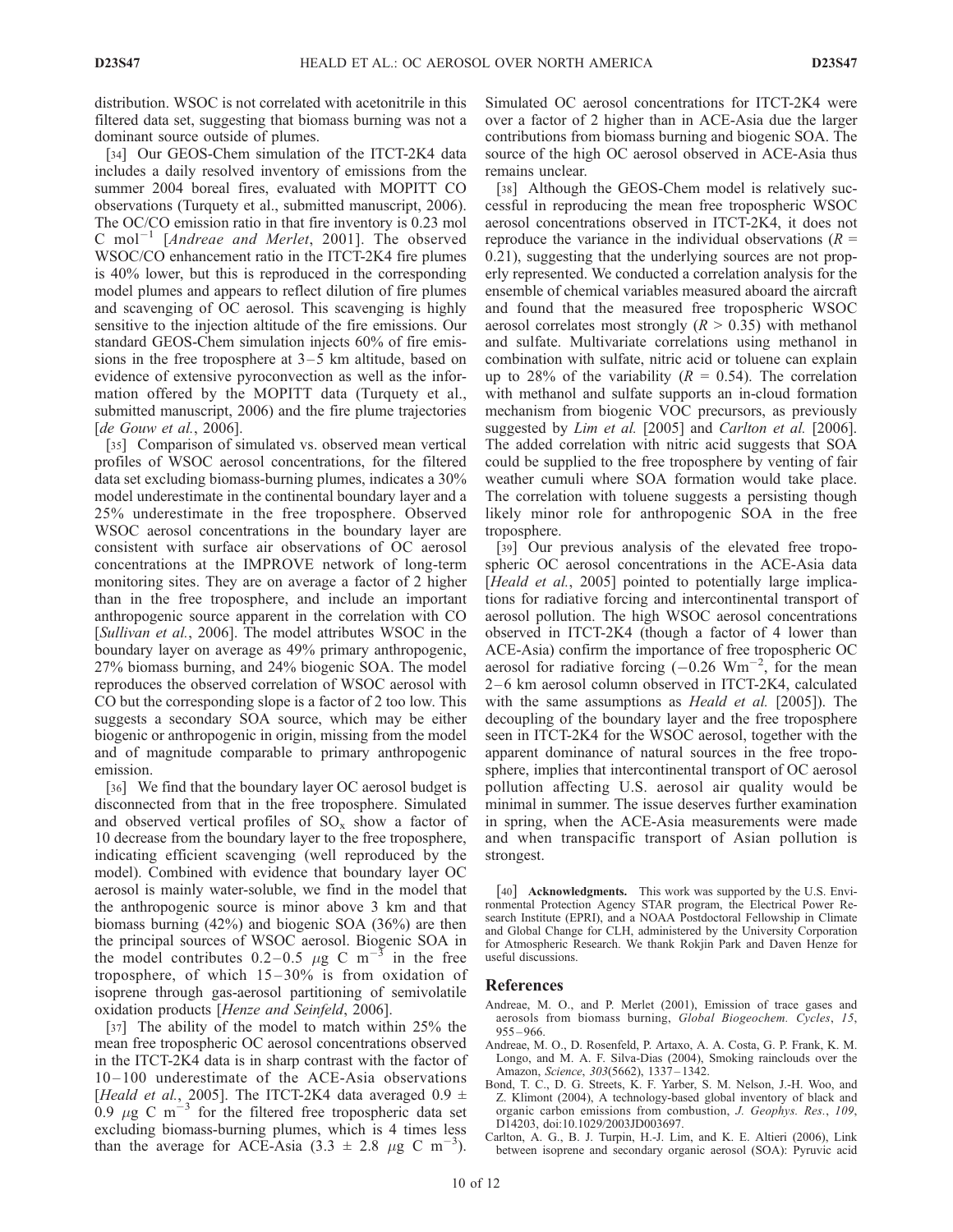oxidation yields low volatility organic acids in clouds, Geophys. Res. Lett., 33, L06822, doi:10.1029/2005GL025374.

- Chung, S. H., and J. H. Seinfeld (2002), Global distribution and climate forcing of carbonaceous aerosols, J. Geophys. Res., 107(D19), 4407, doi:10.1029/2001JD001397.
- Cooke, W. F., C. Liousse, H. Cachier, and J. Feichter (1999), Construction of a  $1^{\circ} \times 1^{\circ}$  fossil fuel emission data set for carbonaceous aerosol and implementation and radiative impact in the ECHAM4 model, J. Geophys. Res., 104, 22,137 – 22,162.
- Damoah, R., N. Spichtinger, R. Servranckx, M. Fromm, E. W. Eloranta, I. A. Razenkov, P. James, M. Shulski, C. Forster, and A. Stohl (2006), A case study of pyro-convection using transport model and remote sensing data, Atmos. Chem. Phys., 6, 173 – 185.
- Decesari, S., M. C. Facchini, E. Matta, F. Lettini, M. Mircea, S. Fuzzi, E. Tagliavini, and J.-P. Putaud (2001), Chemical features and sesonal varition of fine aerosol water-soluble organic compounds in the Po Valley, Italy, Atmos. Environ., 35, 3691-3699.
- de Gouw, J. A., et al. (2005), Budget of organic carbon in a polluted atmosphere: Results from the New England Air Quality Study in 2002, J. Geophys. Res., 110, D16305, doi:10.1029/2004JD005623.
- de Gouw, J. A., et al. (2006), Volatile organic compounds composition of merged and aged forest fire plumes from Alaska and western Canada, J. Geophys. Res., 111, D10303, doi:10.1029/2005JD006175.
- Fromm, M., and R. Servranckx (2003), Transport of forest fire smoke above the tropopause by supercell convection, *Geophys. Res. Lett.*, 30(10), 1542, doi:10.1029/2002GL016820.
- Fromm, M., J. Alfred, K. Hoppel, J. Hornstein, R. Bevilacqua, E. Shettle, R. Servranckx, Z. Li, and B. Stocks (2000), Observations of boreal forest fire smoke in the stratosphere by POAM III, SAGE II, and lidar in 1998, Geophys. Res. Lett., 27, 1407 – 1410.
- Fromm, M., R. Bevilacqua, R. Servranckx, J. Rosen, J. P. Thayer, J. Herman, and D. Larko (2005), Pyro-cumulonimbus injection of smoke to the stratosphere: Observations and impact of the super blowup in northwestern Canada on 3-4 August 1998, J. Geophys. Res., 110, D08205, doi:10.1029/2004JD005350.
- Guenther, A., et al. (1995), A global model of natural volatile organic compound emissions, J. Geophys. Res., 100, 8873 – 8892.
- Heald, C. L., D. J. Jacob, R. J. Park, L. M. Russell, B. J. Huebert, J. H. Seinfeld, H. Liao, and R. J. Weber (2005), A large organic aerosol source in the free troposphere missing from current models, Geophys. Res. Lett., 32, L18809, doi:10.1029/2005GL023831.
- Heald, C. L., D. J. Jacob, R. J. Park, B. Alexander, T. D. Fairlie, R. M. Yantosca, and D. A. Chu (2006), Transpacific transport of Asian anthropogenic aerosols and its impact on surface air quality in the United States, J. Geophys. Res., 111, D14310, doi:10.1029/2005JD006847.
- Henze, D. K., and J. H. Seinfeld (2006), Global secondary organic aerosol from isoprene oxidation, Geophys. Res. Lett., 33, L09812, doi:10.1029/ 2006GL025976.
- Hirsch, R. M., and E. J. Gilroy (1984), Methods of fitting a straight line to data: Examples in water resources, Water Resour. Bull., 20, 705 – 711.
- Holloway, J. S., R. O. Jakoubek, D. D. Parrish, C. Gerbig, A. Volz-Thomas, S. Schmitgen, A. Fried, B. Wert, B. Henry, and J. R. Drummond (2000), Airborne intercomparison of vacuum ultraviolet fluorescence and tunable diode laser absorption measurements of tropospheric carbon monoxide, J. Geophys. Res., 105, 24,251 – 24,261.
- Holzinger, R., C. Warneke, A. Hansel, A. Jordon, W. Lindinger, D. H. Scharffe, G. Schade, and P. J. Crutzen (1999), Biomass burning as a source of formaldehyde, acetaldehyde, methanol, acetone, acetonitrile, and hydrogen cyanide, Geophys. Res. Lett., 26, 1161-1164.
- IPCC (2001), Climate Change 2001: The Scientific Basis, edited by J. T. Houghton et al., Cambridge Univ. Press, New York.
- Jacob, D. J., B. D. Field, Q. Li, D. R. Blake, J. de Gouw, C. Warneke, A. Hansel, A. Wisthaler, and H. B. Singh (2005), Global budget of methanol: Constraints from atmospheric observations, J. Geophys. Res., 110, D08303, doi:10.1029/2004JD005172.
- Jaffrezo, J.-L., G. Aymoz, C. Delaval, and J. Cozic (2005), Seasonal variations of the water soluble organic carbon mass fraction of aerosol in two valleys of the French Alps, Atmos. Chem. Phys., 5, 2809-2821.
- Johnson, D., S. R. Utembe, M. E. Jenkin, R. G. Derwent, G. D. Hayman, M. R. Alfarra, H. Coe, and G. McFiggans (2006), Simulating regional scale secondary organic aerosol formation during the TORCH 2003 campaign in the southern UK, Atmos. Chem. Phys., 6, 403-418.
- Kroll, J. H., N. L. Ng, S. M. Murphy, R. C. Flagan, and J. H. Seinfeld (2005), Secondary organic aerosol formation from isoprene photooxidation under high-NO<sub>x</sub> conditions, Geophys. Res. Lett.,  $32$ , L18808, doi:10.1029/2005GL023637.
- Lewis, A. C., et al. (2006), Chemical composition observed over the mid-Atlantic and the longevity of pollution signatures far from source regions, J. Geophys. Res., doi:10.1029/2006JD007584, in press.
- Li, Q. B., et al. (2005), North American pollution outflow and the trapping of convectively lifted pollution by upper-level anticyclone, J. Geophys. Res., 110, D10301, doi:10.1029/2004JD005039.
- Lim, H. J., A. G. Carlton, and B. J. Turpin (2005), Isoprene forms secondary organic aerosol through cloud processing: Model simulations, Environ. Sci. Technol., 39(12), 4441 – 4446.
- Limbeck, A., and H. Puxbaum (2000), Dependence of in-cloud scavenging of polar organic compounds on the water solubility, J. Geophys. Res.,  $10\overline{5}$ (D15), 19,857-19,867.
- Liu, H., D. J. Jacob, I. Bey, and R. M. Yantosca (2001), Constraints from  $^{210}Pb$  and  $^7Be$  on wet deposition and transport in a global threedimensional chemical tracer model driven by assimilated meteorological fields, J. Geophys. Res., 106, 12,109 – 12,128.
- Malm, W. C., J. F. Sisler, D. Huffman, R. A. Eldred, and T. A. Cahill (1994), Spatial and seasonal trends in particulate concentration and optical extinction in the United States, J. Geophys. Res., 99, 1347 – 1370.
- McKeen, S. A., S. C. Liu, E.-Y. Hsie, X. Lin, J. D. Bradshaw, S. Smyth, G. L. Gregory, and D. R. Blake (1996), Hydrocarbon ratios during PEM-WEST A: A model perspective, *J. Geophys. Res.*, 101, 2087-2109.
- Millet, D. B., et al. (2006), Formaldehyde distribution over North America: Implications for satellite retrievals of formaldehyde columns and isoprene emission, J. Geophys. Res., 111, D24S02, doi:10.1029/2005JD006853.
- Morris, G. A., et al. (2006), Alaskan and Canadian forest fires exacerbate ozone pollution over Houston, Texas, on 19 and 20 July 2004, J. Geophys. Res., 111, D24S03, doi:10.1029/2006JD007090.
- Murphy, D. M., D. J. Cziczo, K. D. Froyd, P. K. Hudson, B. M. Matthew, A. M. Middlebrook, R. E. Peltier, A. Sullivan, D. S. Thomson, and R. J. Weber (2006), Single-particle mass spectrometry of tropospheric aerosol particles, J. Geophys. Res., 111, D23S32, doi:10.1029/2006JD007340.
- Neuman, J. A., et al. (2002), Fast-response airborne in situ measurements of HNO3 during the Texas air Quality Study, J. Geophys. Res., 107(D20), 4436, doi:10.1029/2001JD001437.
- Nowak, J., J. A. Neuman, K. Kozai, G. Huey, D. J. Tanner, J. S. Holloway, T. B. Ryerson, G. J. Frost, S. A. McKeen, and F. C. Fehsenfeld (2007), A chemical ionization mass spectrometry technique for airborne measurements of ammonia, J. Geophys. Res., 112, doi:10.1029/2006JD007589, in press.
- Odum, J. R., T. P. W. Jungkamp, R. J. Griffin, H. J. L. Forstner, R. C. Flagan, and J. H. Seinfeld (1997), Aromatics, reformulated gasoline, and atmospheric organic aerosol formation, Environ. Sci. Technol., 31(7), 1890 – 1897.
- Park, R. J., D. J. Jacob, M. Chin, and R. V. Martin (2003), Sources of carbonaceous aerosols over the United States and implications for natural visibility, J. Geophys. Res., 108(D12), 4355, doi:10.1029/ 2002JD003190.
- Park, R. J., D. J. Jacob, B. D. Field, R. M. Yantosca, and M. Chin (2004), Natural and transboundary pollution influences on sulfate-nitrateammonium aerosols in the United States: implications for policy, J. Geophys. Res., 109, D15204, doi:10.1029/2003JD004473.
- Park, R. J., et al. (2005), Export efficiency of black carbon aerosol in continental outflow: Global implications, J. Geophys. Res., 110, D11205, doi:10.1029/2004JD005432.
- Park, R. J., D. J. Jacob, N. Kumar, and R. M. Yantosca (2006), Regional visibility statistics in the United States: Natural and transboundary pollution influences, and implications for the regional haze rule, Atmos. Environ., in press.
- Parrish, D. D., et al. (2004), Fraction and composition of NO<sub>y</sub> transported in air masses lofted from the North American continental boundary layer, J. Geophys. Res., 109, D09302, doi:10.1029/2003JD004226.
- Reid, J. S., R. Koppmann, T. F. Eck, and D. P. Eleuterio (2005), A review of biomass burning emissions, part II: Intensive physical properties of biomass burning properties, Atmos. Chem. Phys., 5, 799-825.
- Ryerson, T. B., et al. (1998), Emissions lifetimes and ozone formation in power plant plumes, J. Geophys. Res., 103, 22,569-22,583.
- Ryerson, T. B., L. G. Huey, K. Knapp, J. A. Neuman, D. D. Parrish, D. T. Sueper, and F. C. Fehsenfeld (1999), Design and initial characterization of an inlet for gas-phase NOy measurements from aircraft, J. Geophys. Res., 104, 5483 – 5492.
- Ryerson, T. B., E. J. Williams, and F. C. Fehsenfeld (2000), An efficient photolysis system for fast-response  $NO<sub>2</sub>$  measurements, J. Geophys. Res.,  $\overline{105}$ , 26,447 – 26,461.
- Saxena, P., and L. M. Hildemann (1996), Water-soluble organics in atmospheric particles: A critical review of the literature and application of thermodynamics to identify candidate compounds, J. Atmos. Chem.,  $24(1), 57 - 109.$
- Schauffler, S. M., E. L. Atlas, D. R. Blake, F. Flocke, R. A. Lueb, J. M. Lee-Taylor, V. Stroud, and W. Travnicek (1999), Distributions of brominated organic compounds in the troposphere and lower stratosphere, J. Geophys. Res., 104, 21,513 – 21,536.